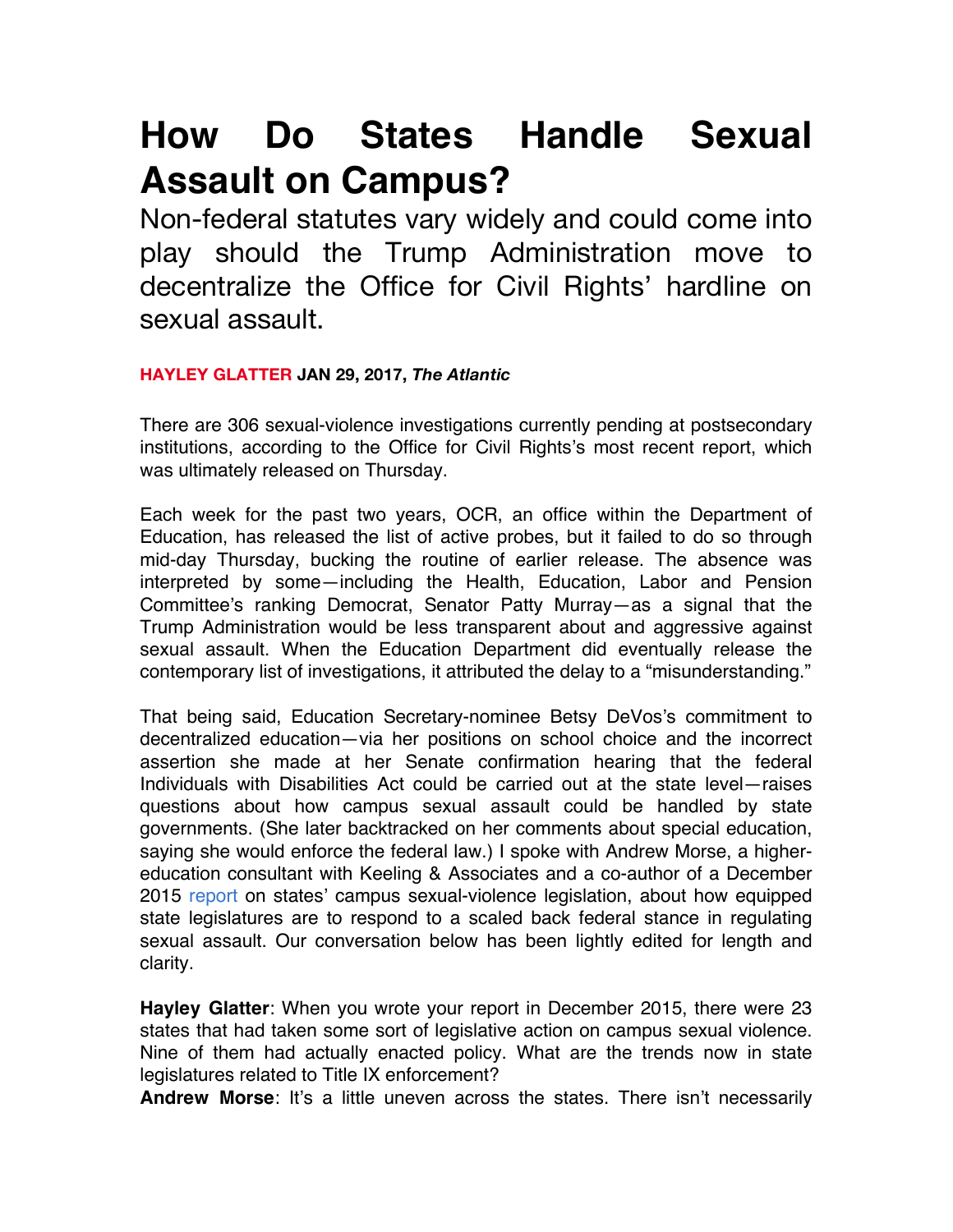explicit policy architecture across the states directing Title IX compliance. What we did find is that there were a number of policy proposals that sought to add how campuses in particular address incidents of sexual violence as one element of Title IX compliance. There's not really consistency in protecting victims of sexual violence broadly. For instance, a 2015 analysis noted that though all 50 states have one criminal statute addressing sexual assault broadly—not just on campus—the concepts articulated in those statutes were often ill-defined or undefined and do not produce adequate support structures to adjudicate the handling of campus sexual assault.

**Glatter**: You mentioned there is that wide variance, so ultimately what does that mean for victims on a state-by-state level?

**Morse**: It means that there's an uneven legal and regulatory architecture at the state level about what states and campuses can do to prevent and address incidents of sexual violence. That's why there needs to be consistency and focus in legislative and regulatory approaches at the federal level to prevent and address sexual violence.

So, for instance, in our report we noted that there were some states considering legislative measures to affirm the rights of survivors following an incident of sexual violence in accordance with overarching Clery Act policy, which is a federal statute. So survivors would be able to choose whether or not their report of sexual violence to the institution would be turned over to local law enforcement. In direct conflict with that were policy proposals like that in Virginia where a report of sexual violence on campus is expected to be turned over to local law enforcement. And the problem with that, from a trauma-informed standpoint, is that survivors often don't feel comfortable going to local law enforcement. They still want protective measures while on campus but don't want to relive the trauma of their incident for years, potentially, in a court of law. And so there is an uneven support and protective structure across the states.

**Glatter**: If that federal oversight is so important, to what extent does the legislative action taken by states have any bearing on the outcomes for the victims themselves?

**Morse**: Without federal oversight or consistent emphasis on enforcing its existing law and regulation, the potential outcome is that state law will not provide the accurate enforcement mechanisms to protect survivors. And that will have a negative impact on affirming the rights and protections of survivors of sexual violence in accessing college or university experiences.

**Glatter**: You mentioned victims are oftentimes hesitant to talk about incidents of sexual violence with local authorities. How does this relate to the current policies that exist to regulate sexual assault on campus?

**Morse**: It's important to consider the reasons why survivors of sexual violence on